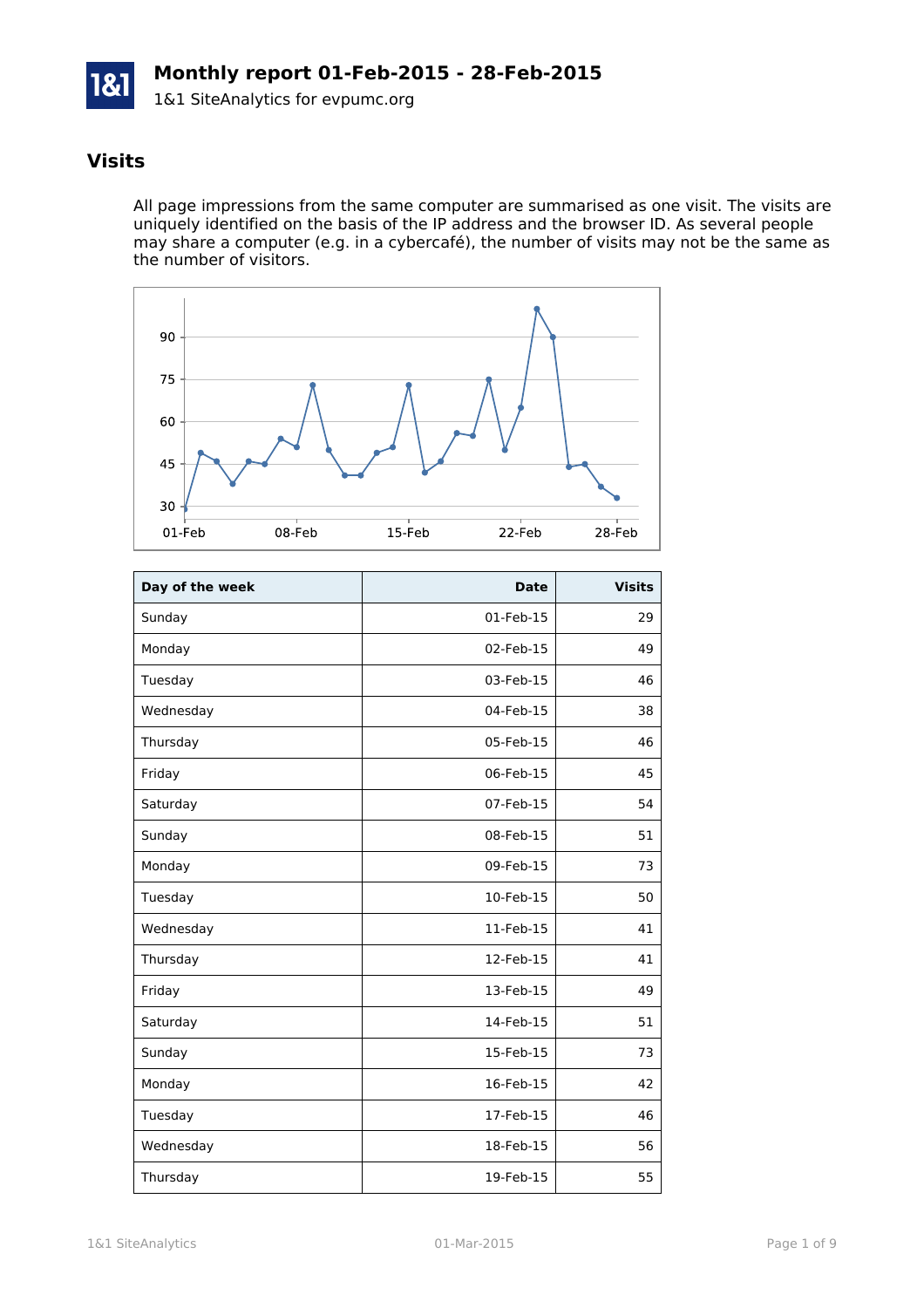| Day of the week | <b>Date</b>     | <b>Visits</b> |
|-----------------|-----------------|---------------|
| Friday          | 20-Feb-15       | 75            |
| Saturday        | 21-Feb-15       | 50            |
| Sunday          | 22-Feb-15       | 65            |
| Monday          | 23-Feb-15       | 100           |
| Tuesday         | 24-Feb-15       | 90            |
| Wednesday       | 25-Feb-15       | 44            |
| Thursday        | 26-Feb-15       | 45            |
| Friday          | 27-Feb-15       | 37            |
| Saturday        | 28-Feb-15       | 33            |
|                 | <b>Total</b>    | 1,474         |
|                 | <b>Averages</b> | 53            |

# **Search engines**

Using this analysis, you can identify the search engines used by your visitors. You can also see how many visitors reach your pages via the respective search engines.



| <b>Search engines</b> | <b>Visits</b> | %        |
|-----------------------|---------------|----------|
| www.google.com        |               | 87.50 %  |
| www.google.fr         |               | 12.50 %  |
| <b>Total</b>          | 8             | 100.00 % |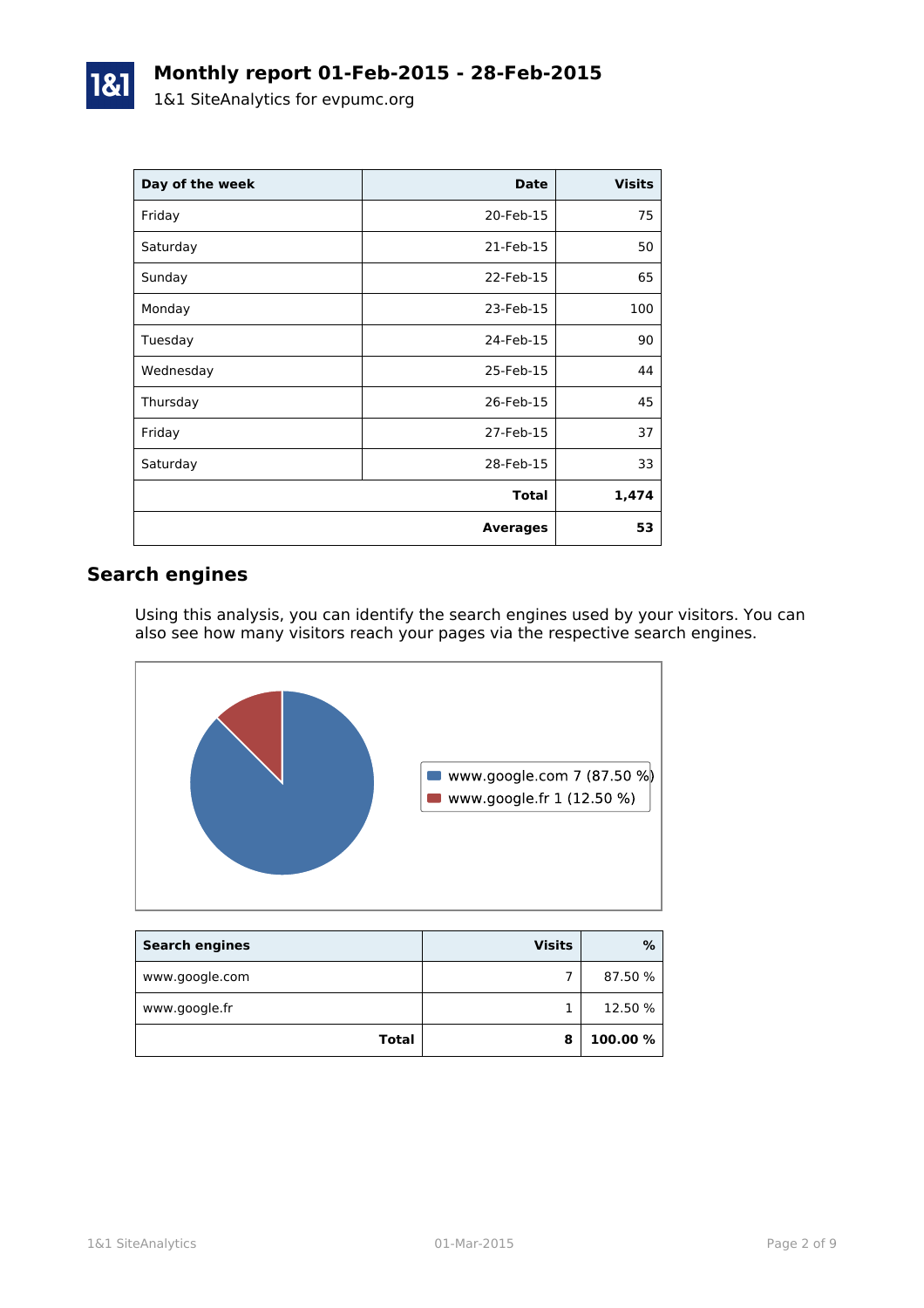#### **Search terms**

The table shows the search terms by means of which your website was found most frequently. Every row contains a search term. For example, if somebody found your website by means of the phrase "repair car", both "repair" and "car" will be displayed as independent terms in the table.

*No data available.*

#### **Most frequently accessed pages**

You can see the most frequently accessed pages. Only fully loaded pages are counted. Individual page elements, such as images or other elements, are not counted individually. This includes all files with the extensions .png, .jpg, jpeg, .gif, .swf, .css, .class, and .js.

| <b>Most frequently accessed pages</b>             | <b>Page impressions</b> | %       |
|---------------------------------------------------|-------------------------|---------|
| /Default.htm                                      | 677                     | 21.90 % |
| /Sermons.htm                                      | 65                      | 2.10 %  |
| /Announce.htm                                     | 49                      | 1.59 %  |
| /Elim.htm                                         | 48                      | 1.55 %  |
| /NewsLtrs/Church Newsletter December 2<br>013.pdf | 45                      | 1.46 %  |
| /NewsLtrs/Church Newsletter April 2014.p<br>df    | 45                      | 1.46 %  |
| /St Johns.htm                                     | 44                      | 1.42 %  |
| /Calendar.htm                                     | 43                      | 1.39 %  |
| /NewsLtrs/Church Newsletter December 2<br>014.pdf | 43                      | 1.39 %  |
| /Worship.htm                                      | 42                      | 1.36 %  |
| /Stats.htm                                        | 42                      | 1.36 %  |
| /NewsLetterIdx.htm                                | 40                      | 1.29 %  |
| /M-Statement.htm                                  | 33                      | 1.07%   |
| /Believe.htm                                      | 33                      | 1.07 %  |
| /web links.htm                                    | 32                      | 1.04 %  |
| /NewsLtrs/Church Newsletter January 2014<br>.pdf  | 30                      | 0.97%   |
| /Ann092114.htm                                    | 22                      | 0.71%   |
| /valley views1013.htm                             | 20                      | 0.65%   |
| /valley_views0813.htm                             | 20                      | 0.65%   |
| /valley_views1113.htm                             | 19                      | 0.61%   |
| /Ann050414.htm                                    | 19                      | 0.61%   |
| /Ann041314.htm                                    | 19                      | 0.61%   |
| /Ann011214.htm                                    | 18                      | 0.58%   |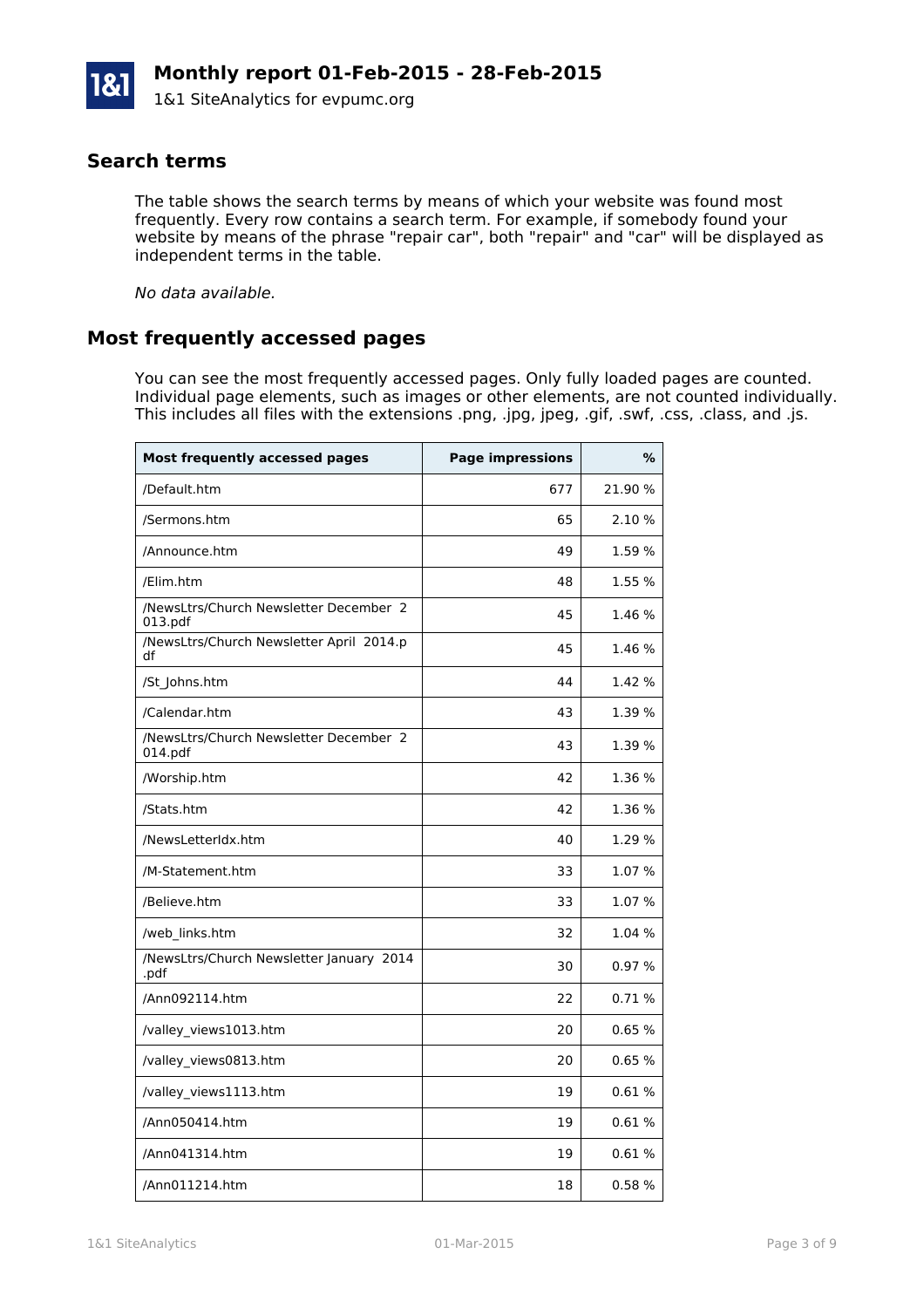

1&1

| <b>Most frequently accessed pages</b>                         | <b>Page impressions</b> | %       |
|---------------------------------------------------------------|-------------------------|---------|
| /Ann020214.htm                                                | 18                      | 0.58%   |
| /Ann020914.htm                                                | 18                      | 0.58%   |
| /Ann091414.htm                                                | 18                      | 0.58 %  |
| /Ann021614.htm                                                | 18                      | 0.58%   |
| /Announce_files/Church Announcements Oc<br>tober 12, 2014.pdf | 17                      | 0.55%   |
| /Ann081014.htm                                                | 17                      | 0.55%   |
| /Ann0030214.htm                                               | 17                      | 0.55%   |
| /Ann030914.htm                                                | 17                      | 0.55%   |
| /Ann031614.htm                                                | 17                      | 0.55%   |
| /Ann052514.htm                                                | 17                      | 0.55%   |
| /Ann060814.htm                                                | 17                      | 0.55%   |
| /Ann072014.htm                                                | 17                      | 0.55%   |
| /valley_views0913.htm                                         | 17                      | 0.55%   |
| /Ann080314.htm                                                | 17                      | 0.55%   |
| /Ann033014.htm                                                | 17                      | 0.55%   |
| /Ann042714.htm                                                | 17                      | 0.55%   |
| /Ann062214.htm                                                | 17                      | 0.55%   |
| /Ann012614.htm                                                | 17                      | 0.55%   |
| /Ann062914.htm                                                | 16                      | 0.52%   |
| /Ann051114.htm                                                | 16                      | 0.52%   |
| /Ann022314.htm                                                | 16                      | 0.52%   |
| /Ann090714.htm                                                | 16                      | 0.52 %  |
| /Ann061514.htm                                                | 16                      | 0.52 %  |
| /Ann040614.htm                                                | 16                      | 0.52 %  |
| /Ann083114.htm                                                | 16                      | 0.52 %  |
| Other                                                         | 1,221                   | 39.50 % |
| <b>Total</b>                                                  | 3,091                   | 100.00% |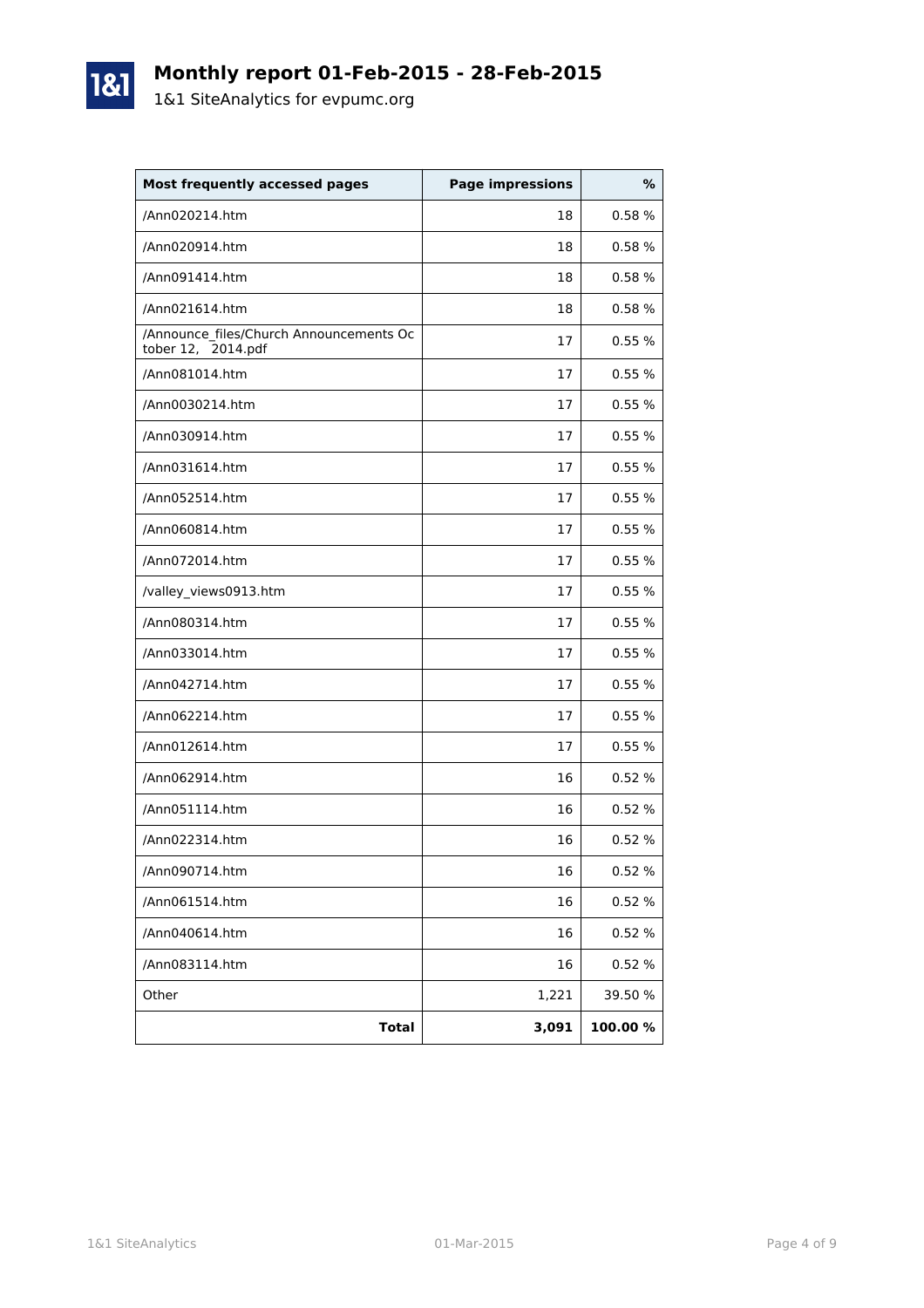

#### **Browsers**

This chart shows the browsers used by your visitors. For example, this helps you to identify the browsers for which you need to optimise your website.



| <b>Browsers</b>         | <b>Visits</b> | ℅        |
|-------------------------|---------------|----------|
| <b>General Crawlers</b> | 143           | 26.88 %  |
| Mozilla 5               | 128           | 24.06 %  |
| Chrome                  | 87            | 16.35 %  |
| Firefox                 | 38            | 7.14 %   |
| Internet Explorer       | 28            | 5.26 %   |
| WGet                    | 21            | 3.95 %   |
| Opera                   | 9             | 1.69 %   |
| Mozilla 2               | 9             | 1.69 %   |
| Safari                  | 5             | 0.94%    |
| Other                   | 64            | 12.03%   |
| <b>Total</b>            | 532           | 100.00 % |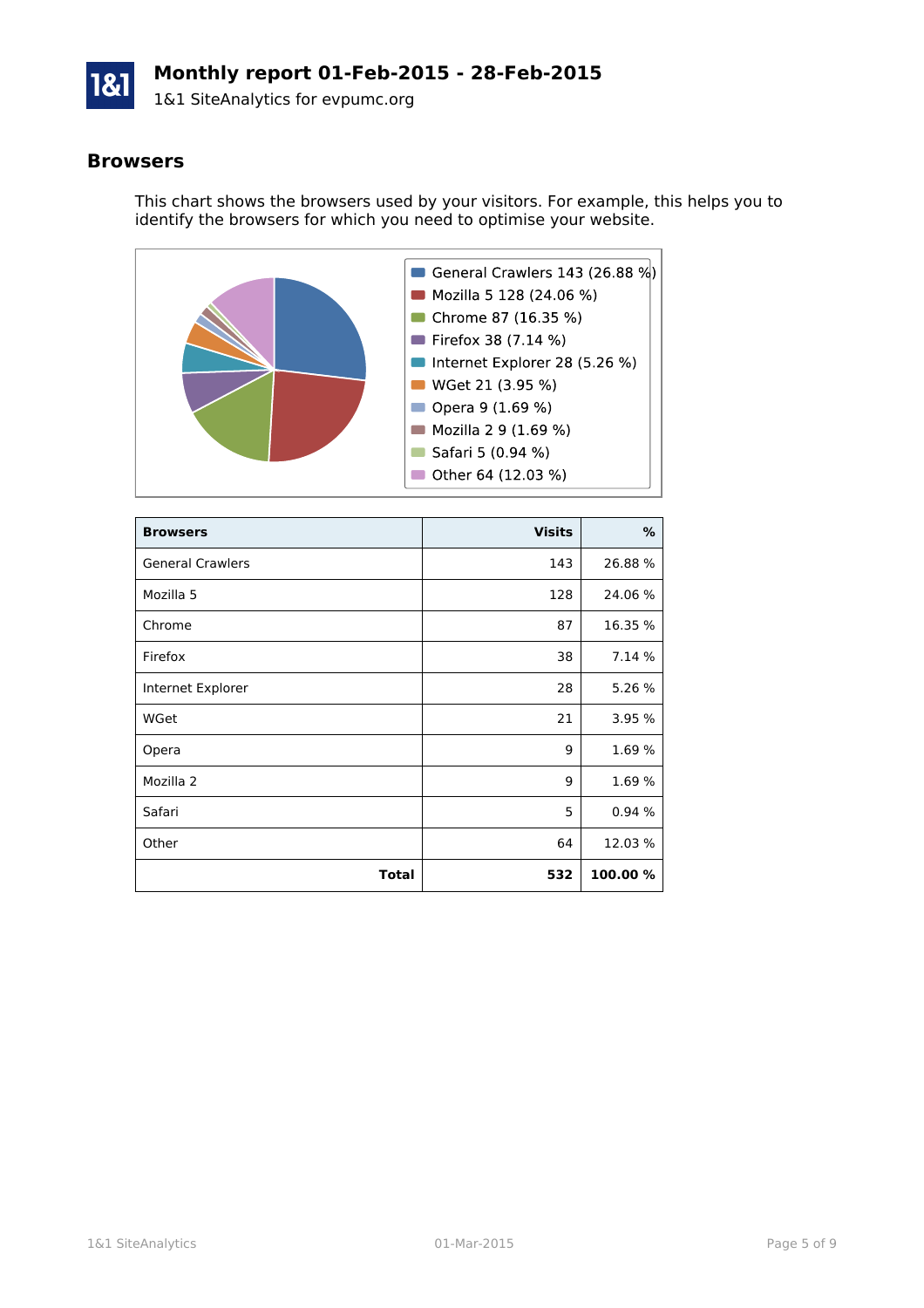# **Monthly report 01-Feb-2015 - 28-Feb-2015**

1&1 SiteAnalytics for evpumc.org

# **Operating systems**

You can see the operating systems used by your visitors. This information helps you to find out for which operating systems you may need to optimise your website.



| <b>Operating systems</b> | <b>Visits</b> | %        |
|--------------------------|---------------|----------|
| Windows 7                | 75            | 5.09 %   |
| Linux                    | 74            | 5.02 %   |
| Samsung                  | 58            | 3.93 %   |
| iPhone                   | 43            | 2.92 %   |
| Windows XP               | 39            | 2.65 %   |
| Windows NT               | 24            | 1.63 %   |
| <b>Windows Vista</b>     | 13            | 0.88%    |
| Mac OS X                 | 9             | 0.61%    |
| iPad                     | 5             | 0.34%    |
| Other                    | 1,134         | 76.93 %  |
| <b>Total</b>             | 1,474         | 100.00 % |

# **Referring pages**

You can see the pages that referred your visitors to your website. Referring pages may be other websites or search engines. The complete URL is displayed.

| <b>Referring pages</b>             | <b>Visits</b> | %       |
|------------------------------------|---------------|---------|
| www.google.com/                    | 14            | 33.33 % |
| www.google.com/url                 |               | 16.67 % |
| www.susumc.org/index.php/lewisburg | 4             | 9.52 %  |
| www.bing.com/search                | 4             | 9.52 %  |
| tattoo33.ru/                       |               | 7.14 %  |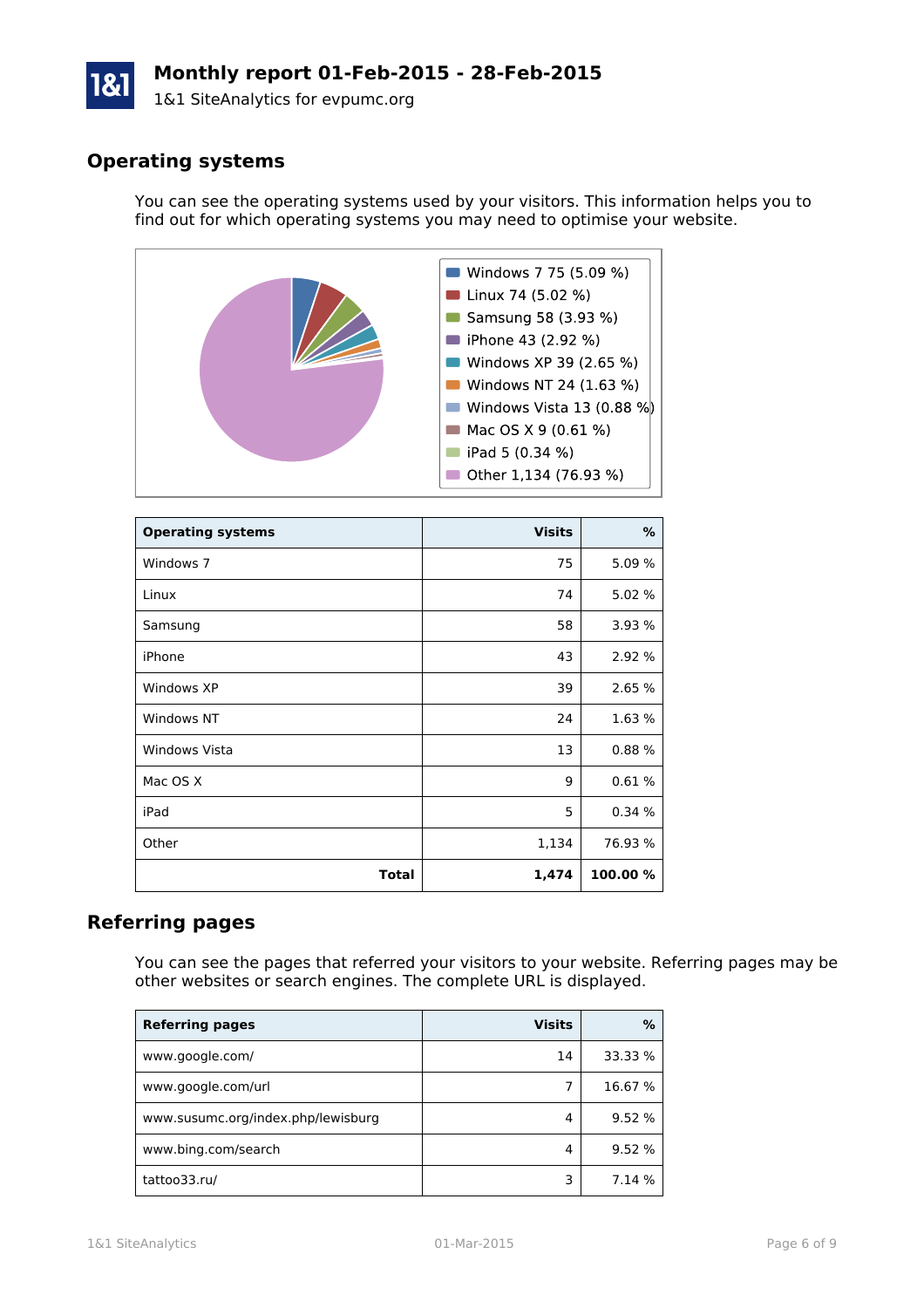| <b>Referring pages</b>                                                                                                                                               | <b>Visits</b> | ℅        |
|----------------------------------------------------------------------------------------------------------------------------------------------------------------------|---------------|----------|
| r.search.yahoo.com/ ylt=A0LEVwpnyPBUD<br>ZYA3 lx.9w4/RV=2/RE=1425094888/RO=1<br>0/RU=http%3a%2f%2fevpumc.org%2fElim.<br>htm/RK=0/RS=kTHK8kOniKkjgWYl58SyQHl<br>O1E8- |               | 2.38%    |
| r.search.yahoo.com/ ylt=AwrBTziGLtpU0eg<br>AMpRXNyoA/RV=2/RE=1423613702/RO=1<br>0/RU=http%3a%2f%2fevpumc.org%2f/RK=<br>0/RS=71R9WKPRQ7RqPYG4xb1olloK27s-             |               | 2.38 %   |
| onlinebooksclub.com                                                                                                                                                  | 1             | 2.38%    |
| Other                                                                                                                                                                |               | 16.67 %  |
| Total                                                                                                                                                                | 42            | 100.00 % |

# **Visits from continents**

This analysis shows which continents your visitors come from.

| <b>Continents</b> | <b>Visits</b> | %        |
|-------------------|---------------|----------|
| North America     | 826           | 69.07 %  |
| Europe            | 191           | 15.95 %  |
| Asia              | 175           | 14.60 %  |
| South America     | 4             | 0.30%    |
| Africa            | 1             | 0.08%    |
| <b>Total</b>      | 1,196         | 100.00 % |

### **Visits from countries**

This analysis shows which countries your visitors come from. This information indicates the countries that your website should focus on or the countries for which it still needs to be optimised.

| <b>Countries</b>     | <b>Visits</b> | %       |
|----------------------|---------------|---------|
| <b>United States</b> | 825           | 69.00 % |
| China                | 167           | 14.00 % |
| France               | 94            | 7.83 %  |
| Russia               | 43            | 3.61 %  |
| Ukraine              | 24            | 2.03 %  |
| Germany              | 15            | 1.28 %  |
| Czech Rep.           | 4             | 0.38%   |
| India                | 4             | 0.38%   |
| Romania              | 4             | 0.38%   |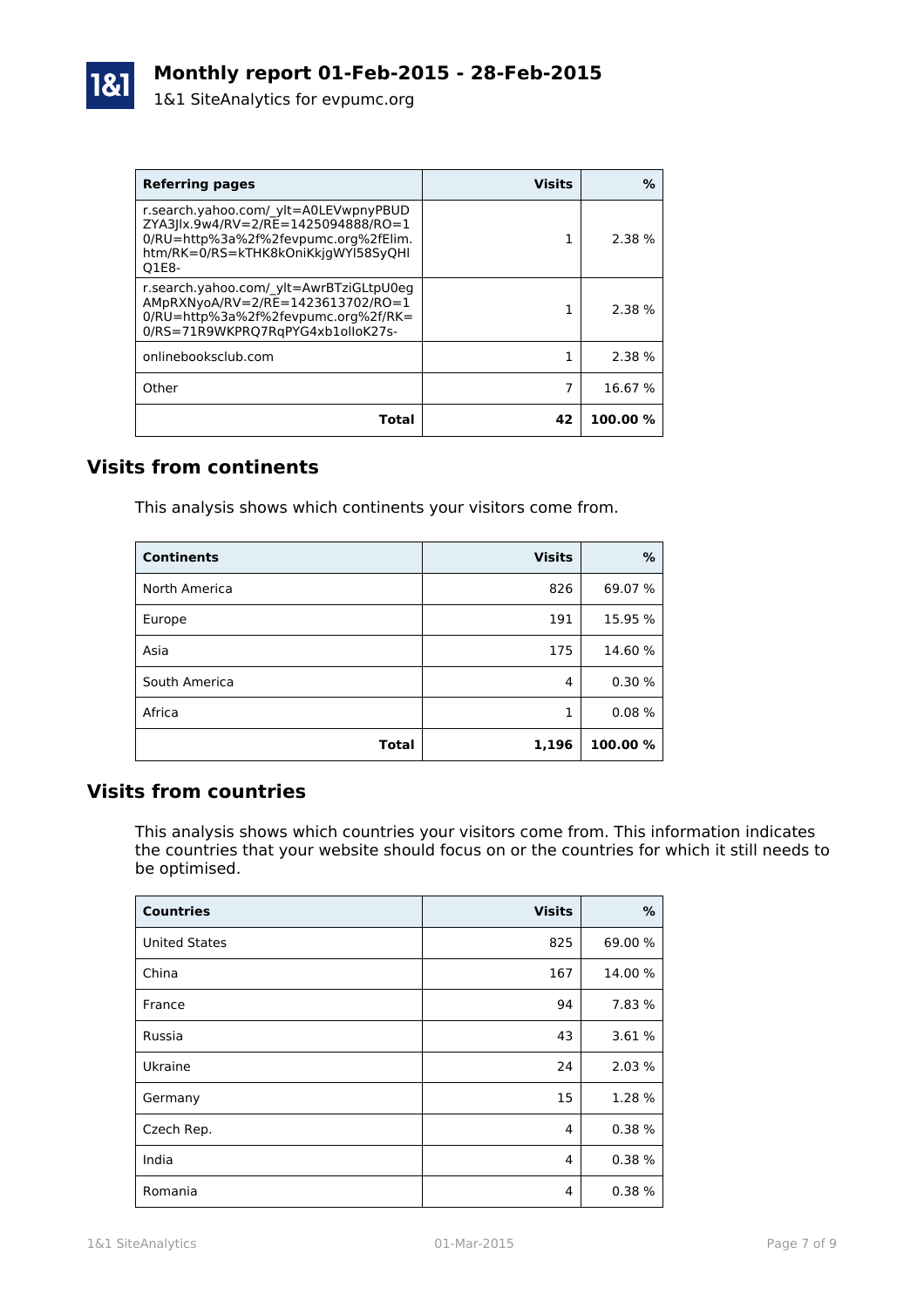| <b>Countries</b>   | <b>Visits</b>  | $\%$     |
|--------------------|----------------|----------|
| Brazil             | 4              | 0.30 %   |
| Netherlands        | $\overline{2}$ | 0.15%    |
| Taiwan             | $\overline{2}$ | 0.15%    |
| Austria            | 1              | 0.08%    |
| Thailand           | $\mathbf{1}$   | 0.08%    |
| United Kingdom     | $\mathbf{1}$   | 0.08%    |
| Italy              | $\mathbf{1}$   | 0.08%    |
| Canada             | $\mathbf{1}$   | 0.08%    |
| <b>Ivory Coast</b> | $\mathbf{1}$   | 0.08%    |
| Ireland            | 1              | 0.08%    |
| <b>Total</b>       | 1,196          | 100.00 % |

# **Visits from cities**

1&1

This analysis shows which cities your visitors come from

| <b>Cities</b>            | <b>Visits</b> | $\frac{9}{6}$ |
|--------------------------|---------------|---------------|
| <b>US: Mountain View</b> | 451           | 37.67 %       |
| US:                      | 149           | 12.48 %       |
| CN:                      | 130           | 10.90 %       |
| FR:                      | 94            | 7.82 %        |
| US: Washington           | 80            | 6.69%         |
| RU:                      | 40            | 3.38 %        |
| CN: Beijing              | 37            | 3.08 %        |
| US: Sunnyvale            | 34            | 2.86 %        |
| US: Las Vegas            | 22            | 1.88 %        |
| UA: Kisel?v              | 21            | 1.73 %        |
| US: San Francisco        | 11            | 0.90%         |
| US: Nanuet               | 10            | 0.83%         |
| DE:                      | 10            | 0.83%         |
| US: Woodbridge           | 8             | 0.68%         |
| US: Maricopa             | 4             | 0.38%         |
| IN:                      | 4             | 0.38 %        |
| CZ:                      | 4             | 0.38%         |